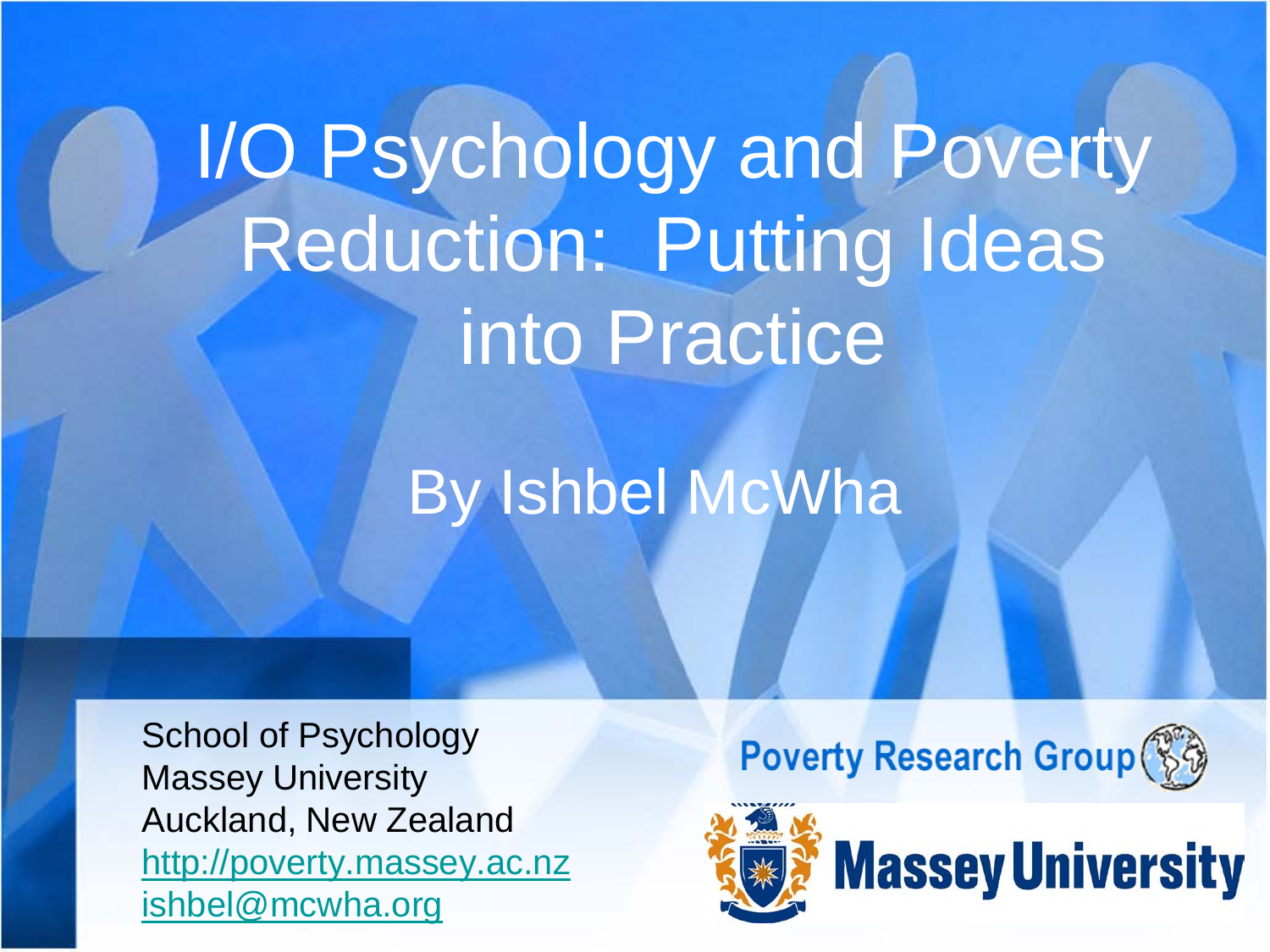## Presentation Overview



- Two avenues for getting involved in development:
	- I/O in the field:
		- India
		- Cambodia
		- The organisations, my roles, how I/O fitted
	- I/O in poverty research:
		- Project ADDUP
		- My PhD research
- Both avenues valuable and both necessary

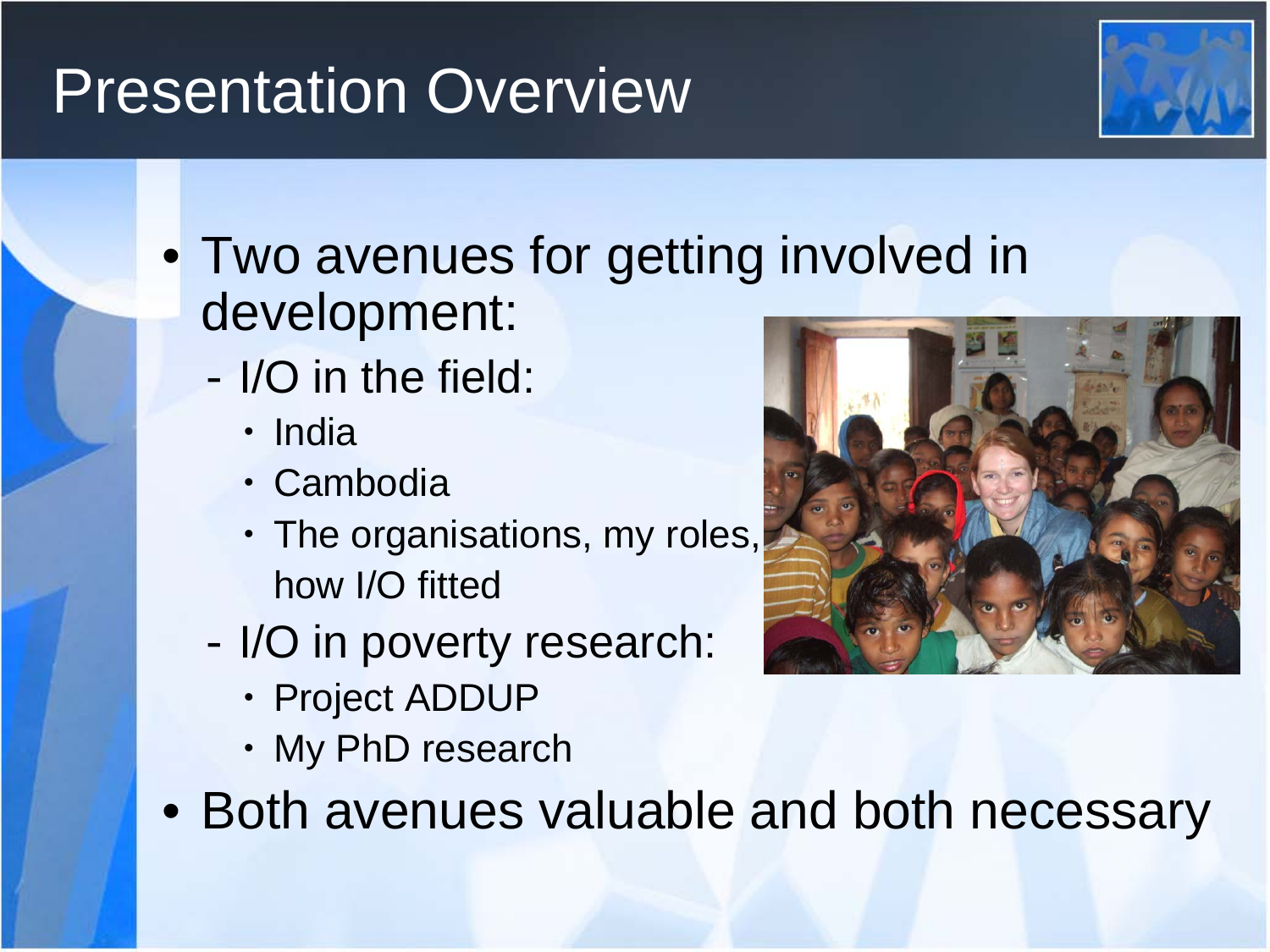## India



### The organisation:

- A small NGO running mainly on the goodwill of volunteers
- Receiving project funding from local government and Unicef
- My role: 'Programme Officer'
	- **Create and implement** new projects (including budgets, and recruitment and training of staff) and **monitor and evaluate** current projects
	- Identify sources of funding, and **write proposals** to obtain it
	- Facilitate **organisational networks** with donor agencies, local and international NGOs, government, the local business community, and local community members
	- Raise the profile of the organisation through various **marketing** techniques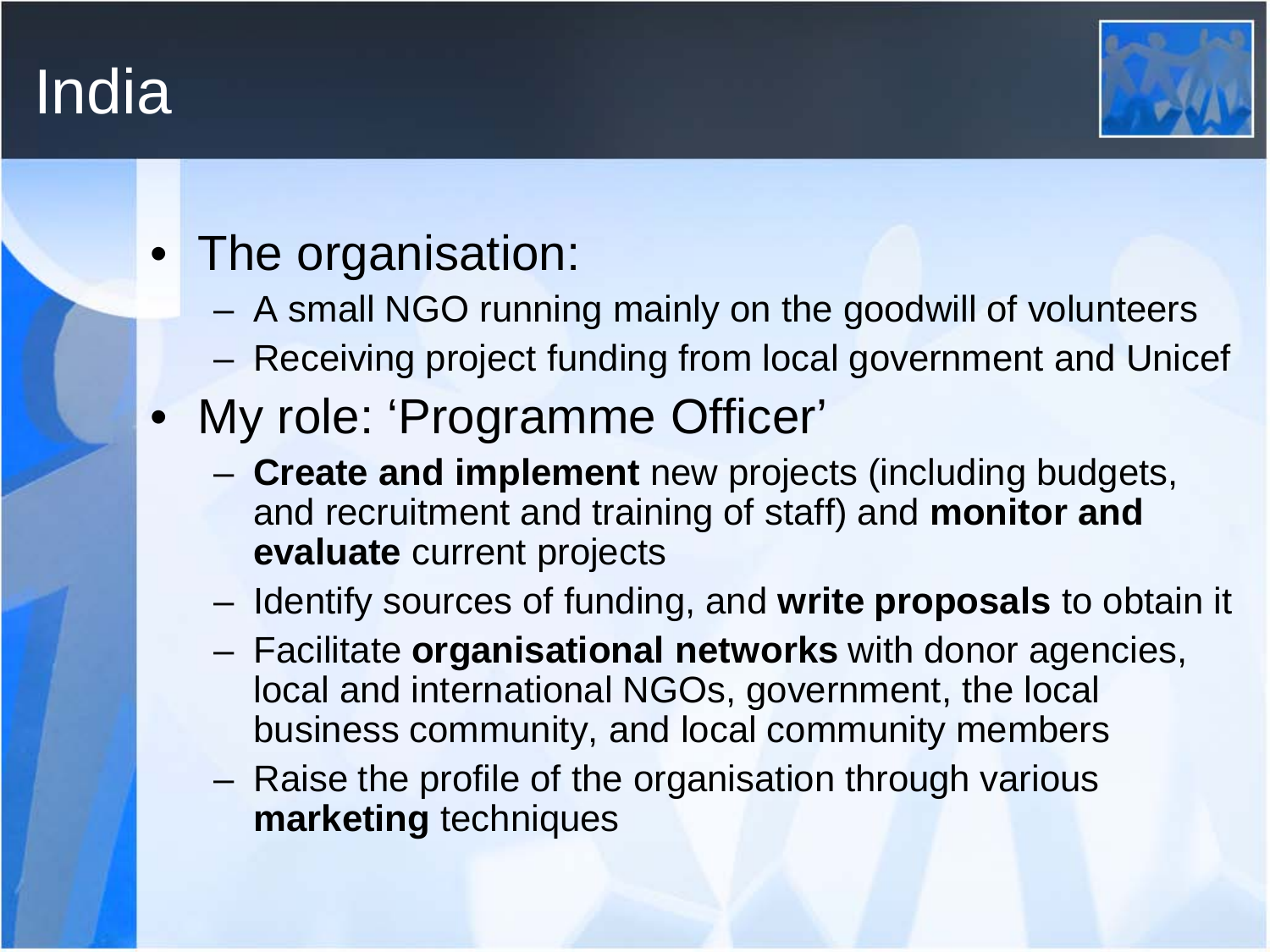# How did I/O fit?



## • Within organisation:

- Performance evaluation, job analysis, recruitment/selection, training, organisational development, marketing
- Within community:
	- Training needs analysis
- In general:
	- Negotiating, networking (relationship management), report writing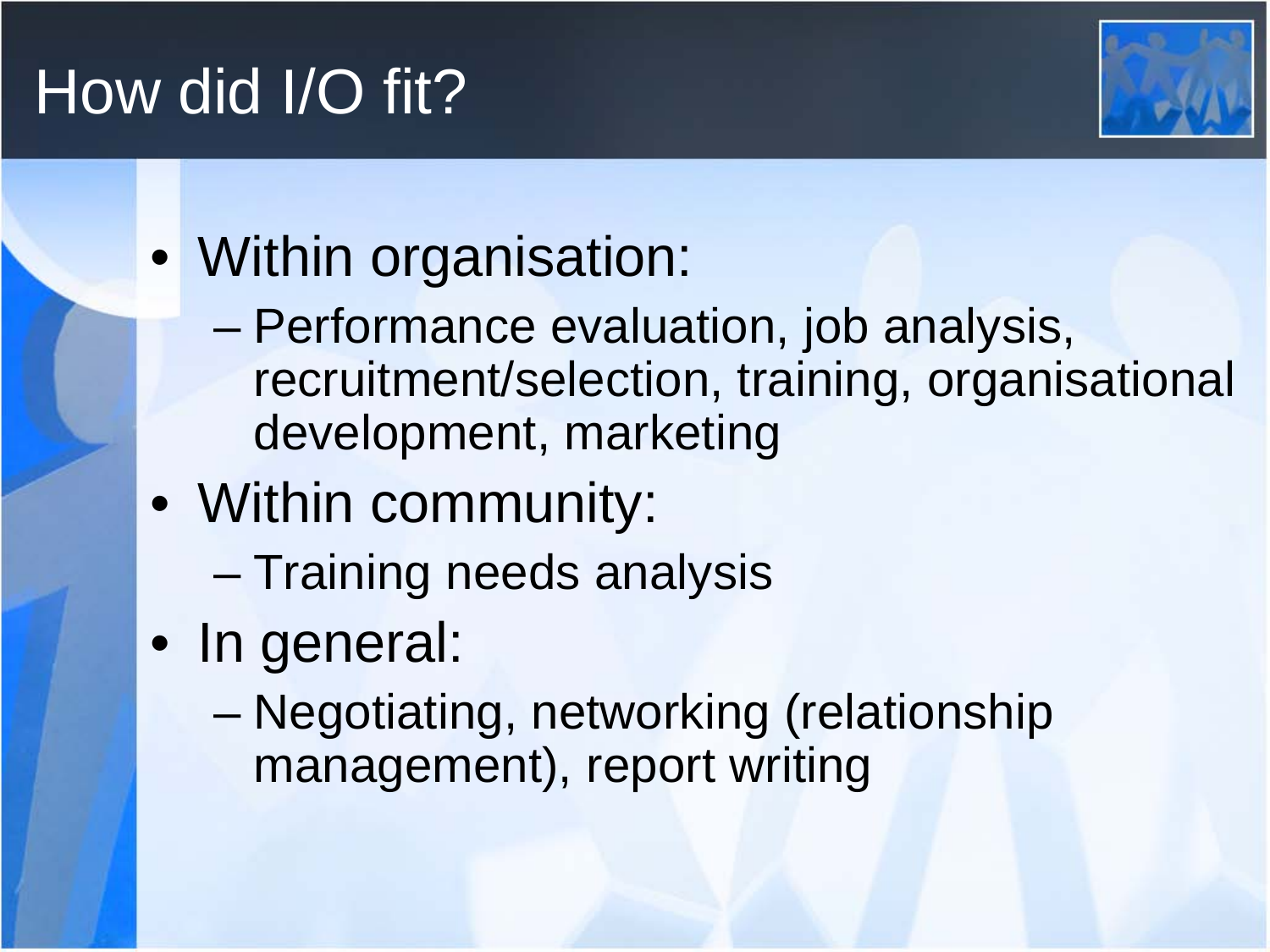# **Cambodia**



#### The organisation:

- Approx 60 staff
- Four sites across country, plus head office in Phnom Penh
- Funded by numerous major international NGOs
- Recent localisation experience, no expats left
- Staff had the skills but lacked the confidence
- My role: 'Programme Advisor'
	- Strengthen the capacity of the Programme Team by advising on, and assisting with, **programme design, implementation, evaluation and management**.
	- Provide advice to the Executive Director on **strategic planning and policy** issues.
	- Advise on methods for improving **workplace practices and communication**.
	- Provide formal and informal programme management **training**.
	- **Liaise** with current and potential international donors.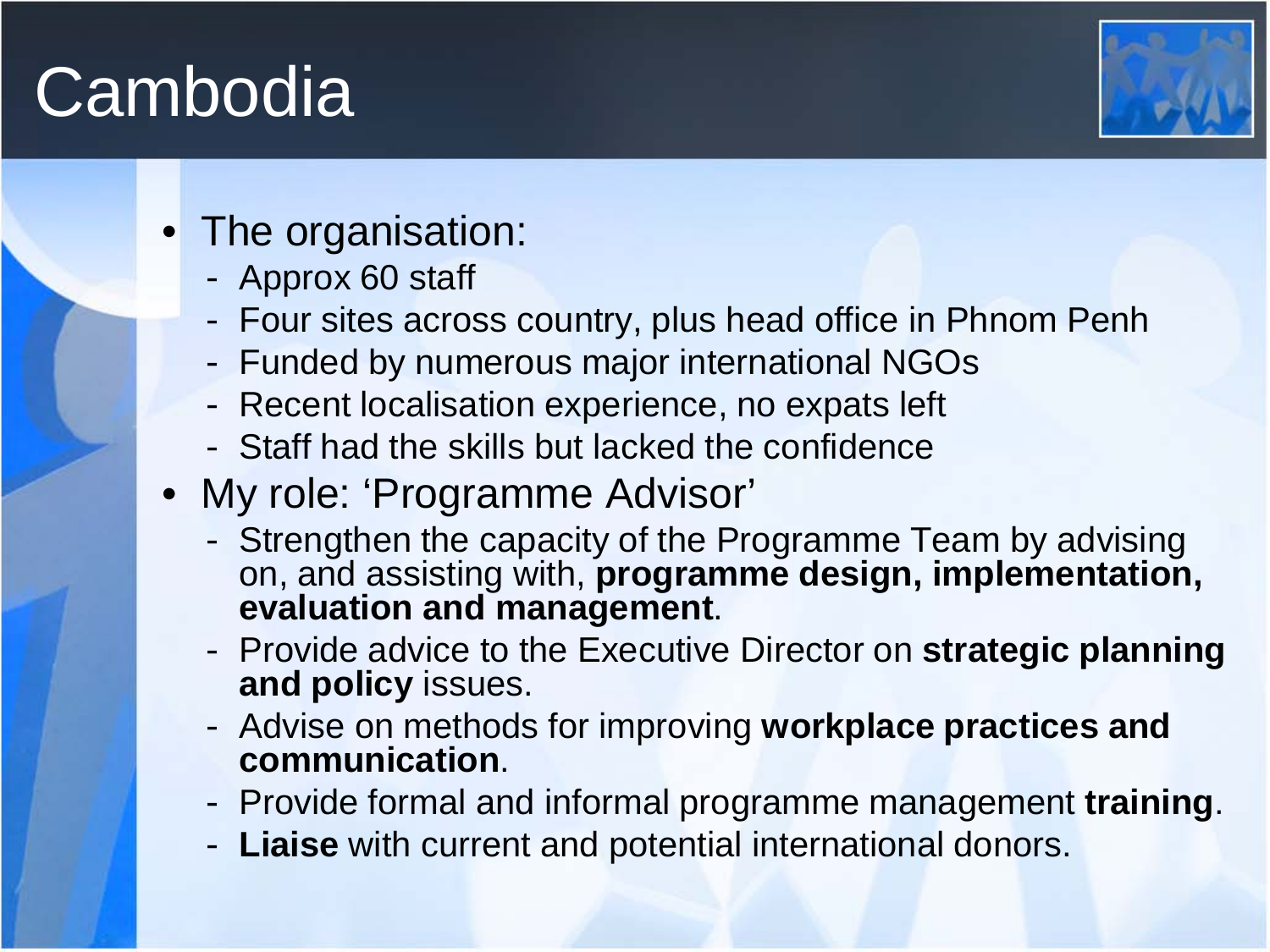# How did I/O fit?



#### • Within organisation:

- Staff training/mentoring on programme management formal and informal (capacity development)
- Organisational Development (strategic planning/policy development)
- Improving workplace practices and communication (both internally and with donors)
- Change management/organisational climate (post localisation)
- Within community:
	- Training needs analysis
- In general:
	- Implications of being 'Advisor' support not control or manage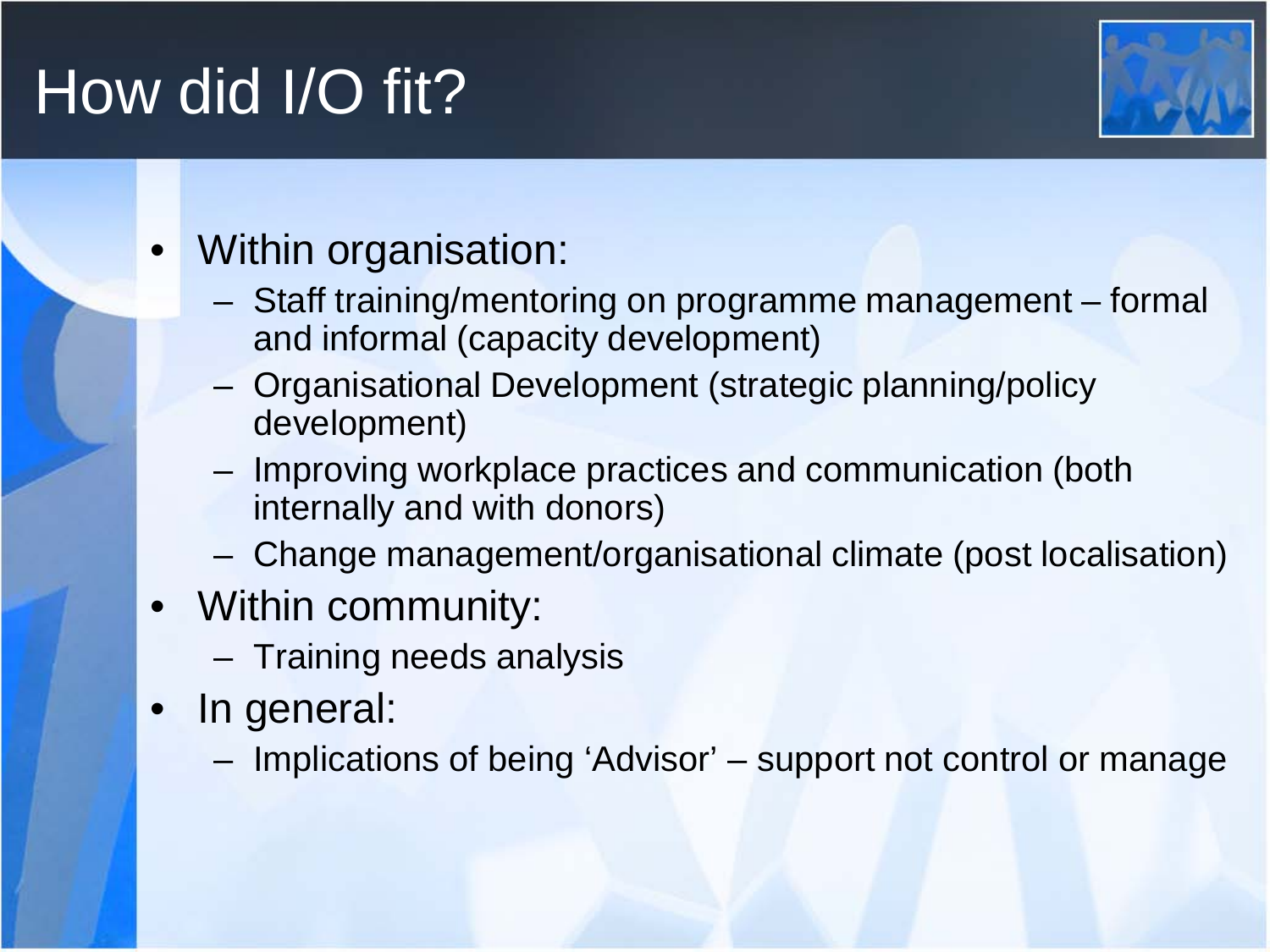# But… how do you find these types of development positions?



- Volunteering is a good option
	- Various sending organisations (country specific)
	- AIESEC for students [\(www.aiesec.org\)](http://www.aiesec.org/)
- You wont find an ad for a volunteer I/O **Psychologist** 
	- try management advisor/assistant, programme advisor/assistant, some HR positions
- Understand how I/O tools could potentially contribute before you start, but always remain flexible to the needs of the organisation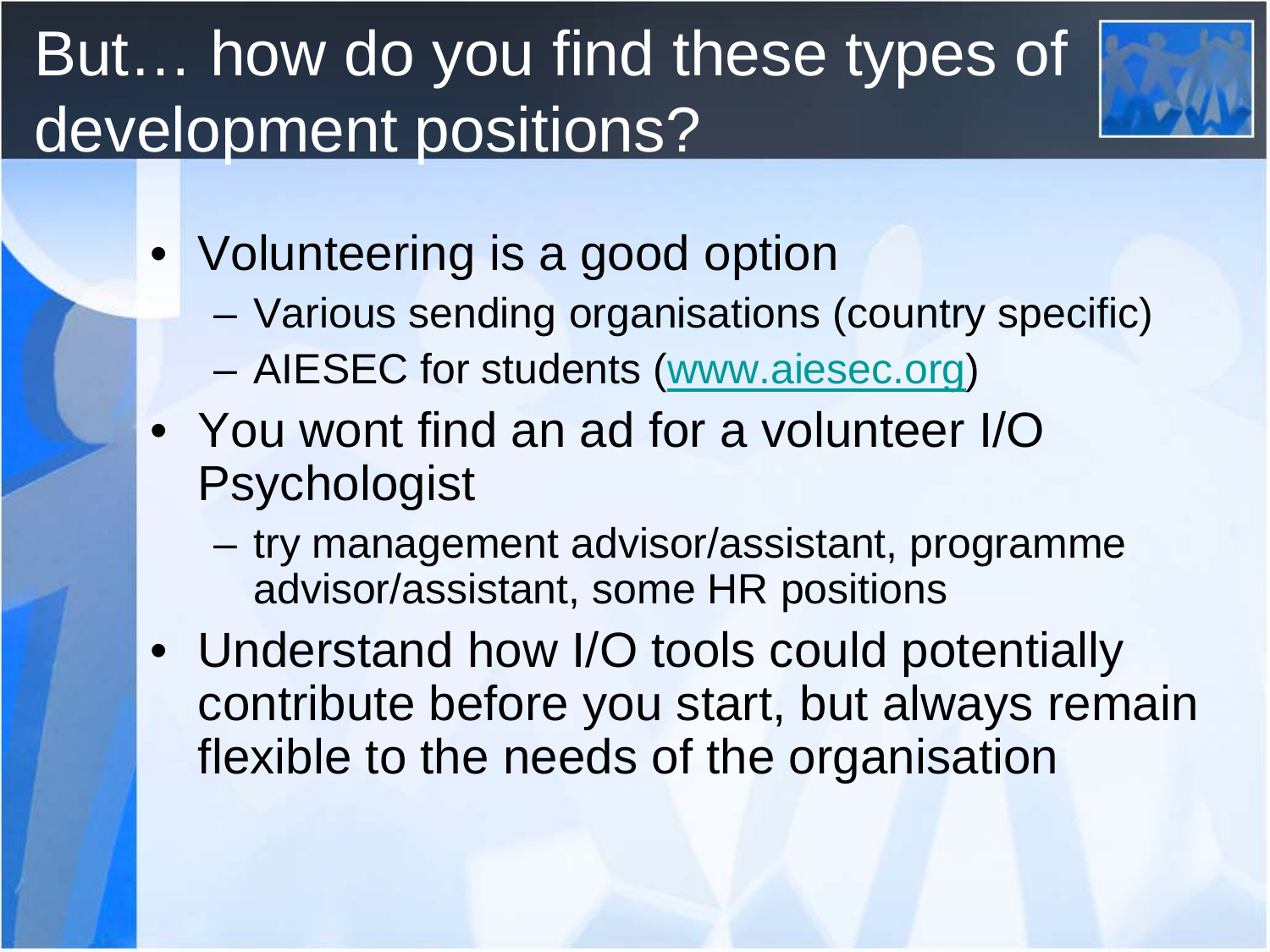# Second Avenue: Research/Academia



- Very different to working in-country
	- Distant relationship to end-users
	- Reliance on technology
	- Difficult to fully grasp country context
- Two roles:
	- Project ADDUP
	- PhD

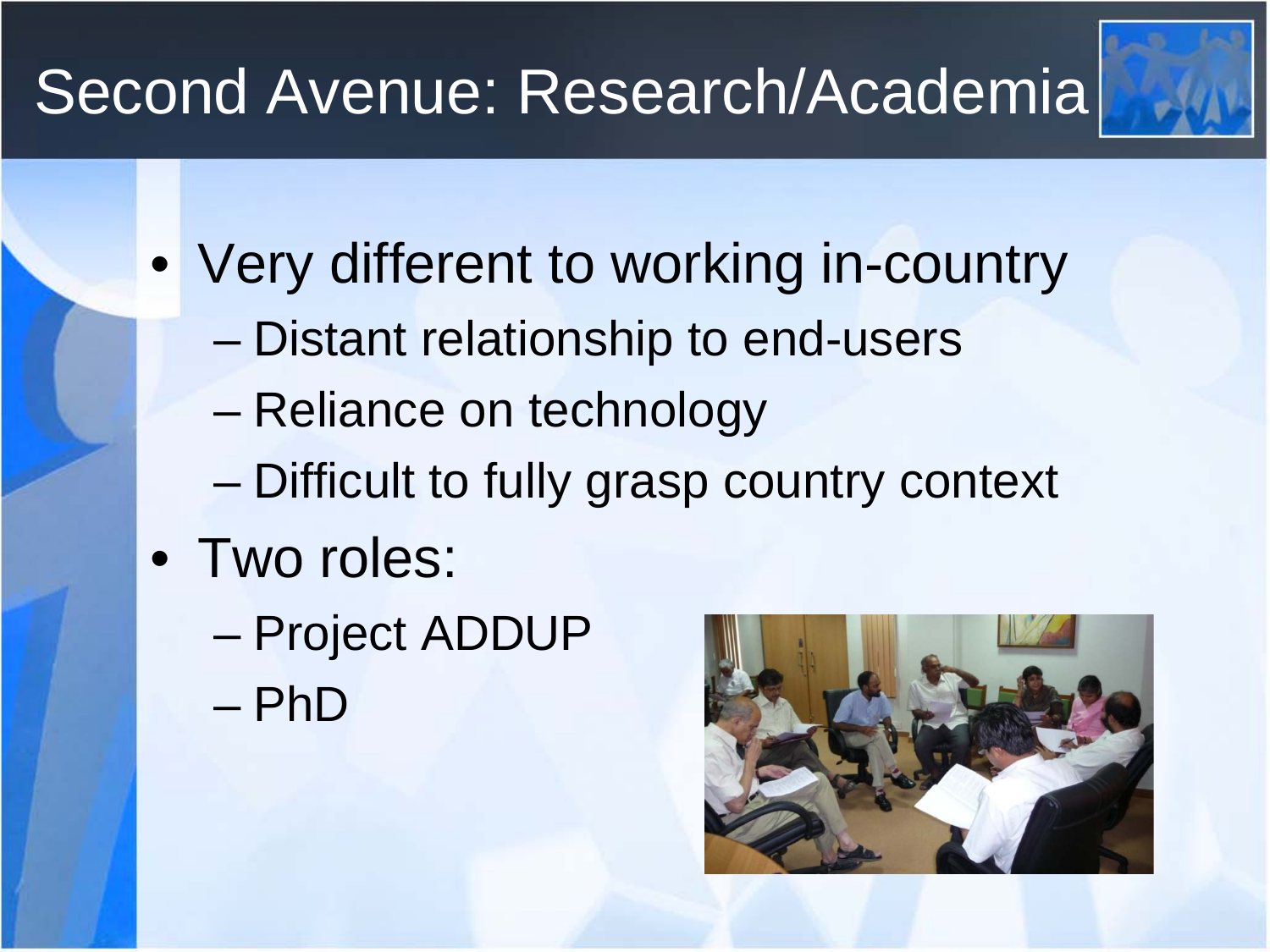

# Project ADDUP



- Are Development Discrepancies Undermining Performance?
- What is the impact of pay diversity on the performance of aid workers?
- Interdisciplinary, but I/O psychology lead
- A research team across 10 countries, with six sites
	- Oceania: Papua New Guinea, Solomon Islands
	- Africa: Malawi, Uganda
	- Asia: India, China
- Government, business, education and aid organisations (*N*=1290)





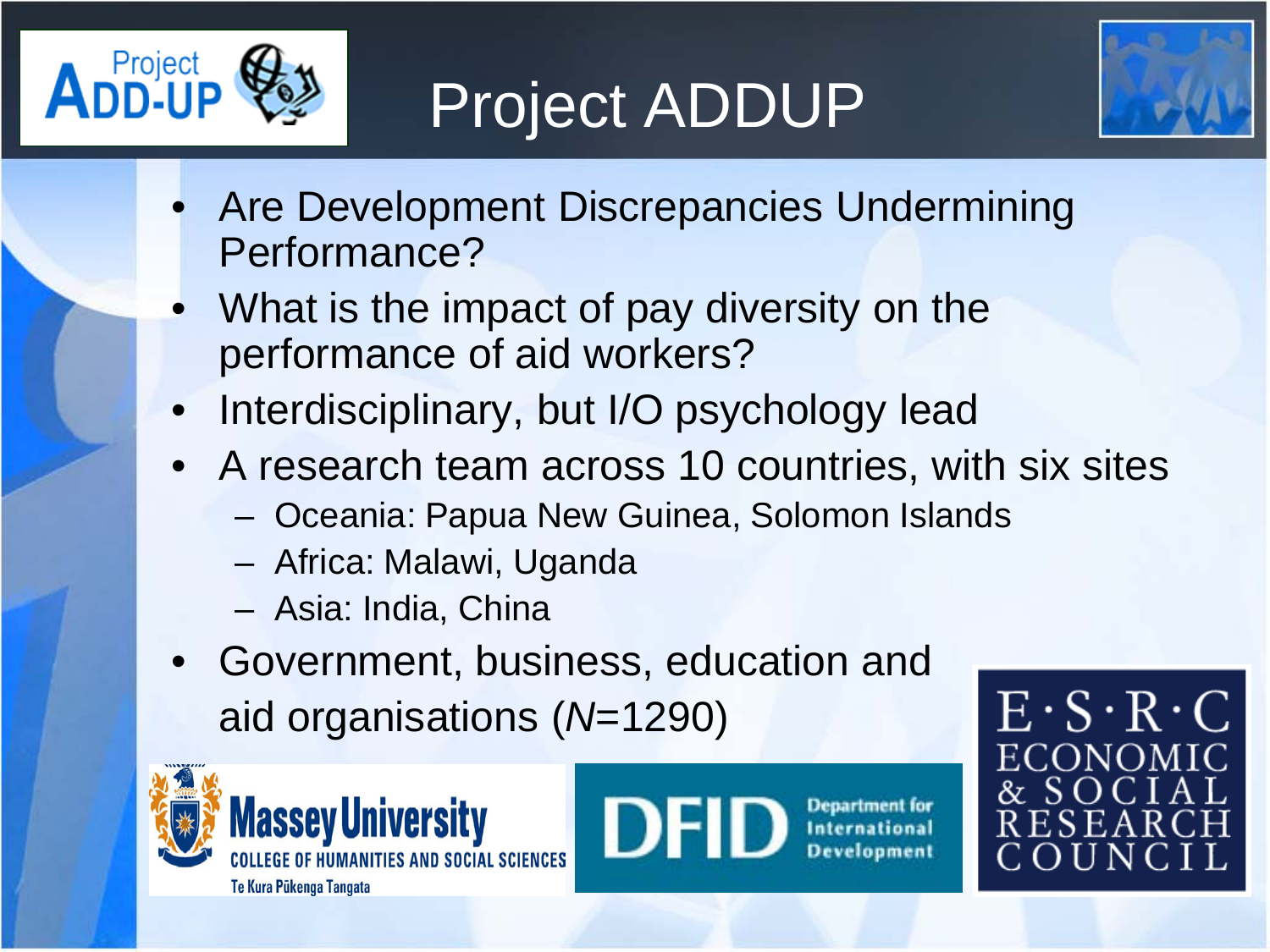## Project ADDUP: Variables

- Self-reported pay and benefits
- Self-assessed ability
- Pay comparison
- Feelings of pay justice
- Pay de-motivation
- Thinking about turnover
- Thinking about international mobility
- Job satisfaction/Work engagement
- Covariates: culture shock, cultural values, social desirability, personality, education, sex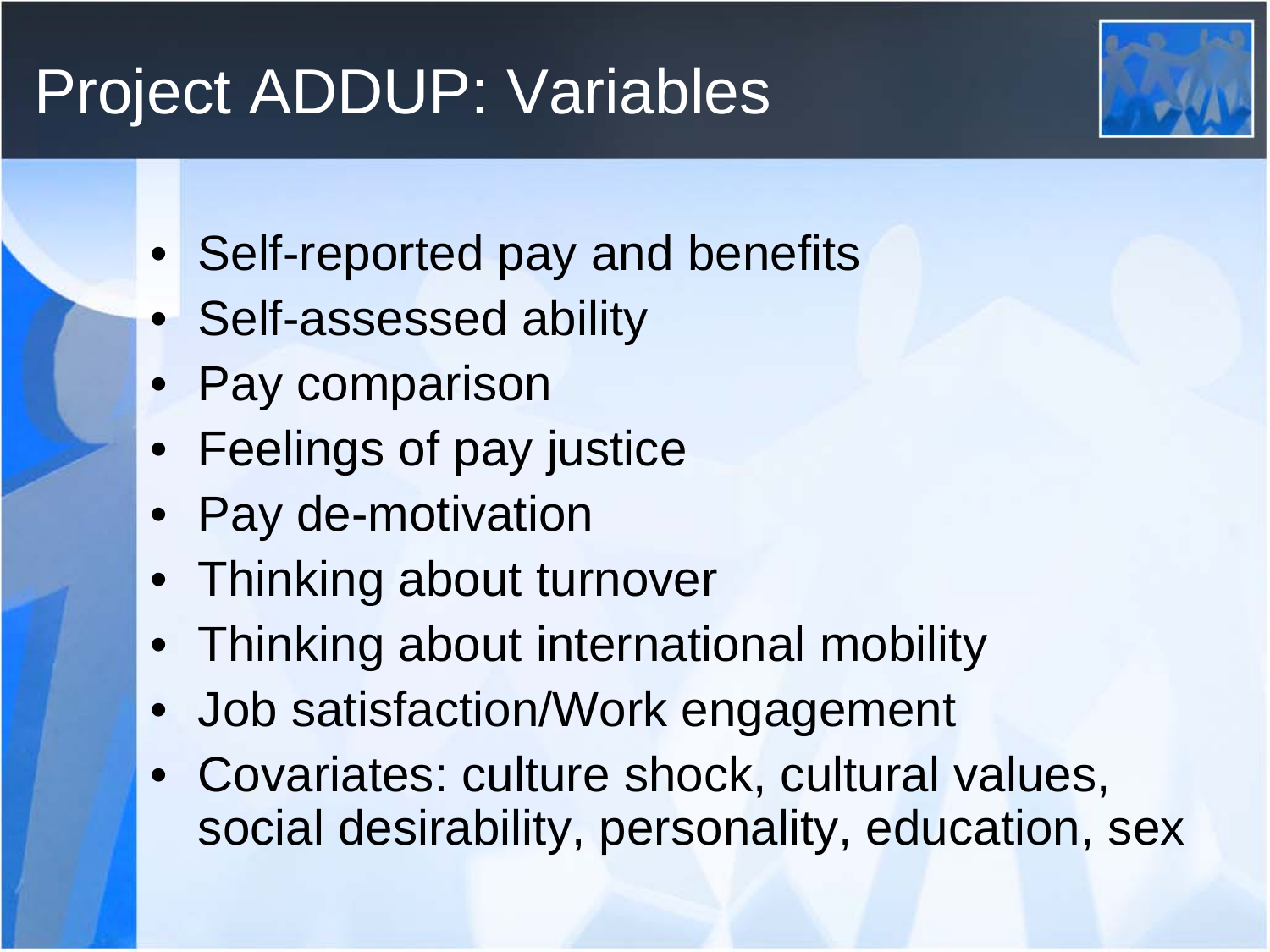## Model of Double Demotivation





Source: adapted and modified from MacLachlan, M., & Carr, S.C. (2005). The human dynamics of aid. *OECD Policy Insights*, 10.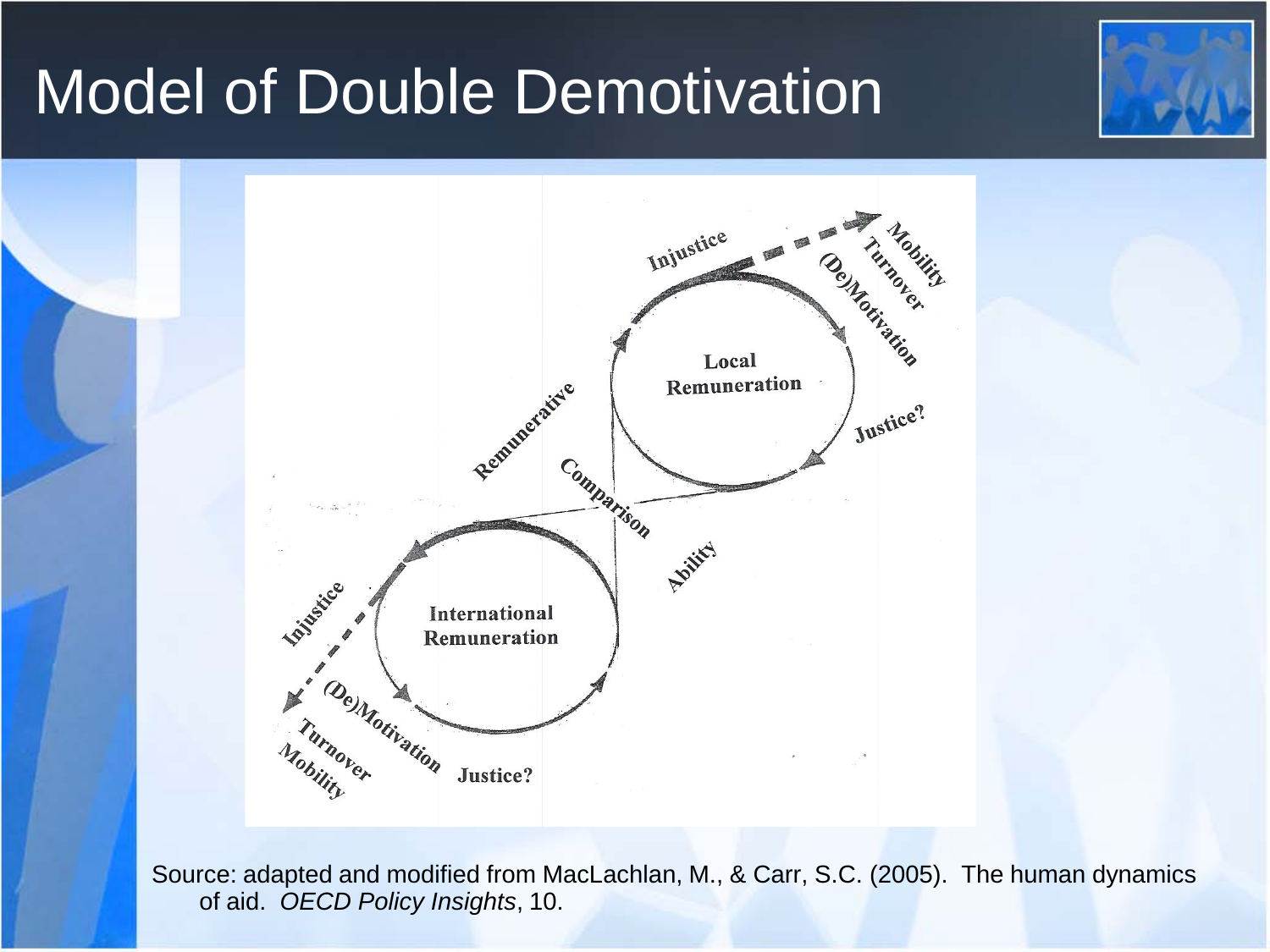# Project ADDUP: Findings



## • Pay disparities exist

- Overall pay ratio: 4:1 (ranged from 10:1 in SI and 8.5:1 in PNG to 2:1 in China)
- Some difference in pay was tolerated (2-3:1) but actual ratio exceeded this
- Pay sufficient to meet everyday needs?
	- Local workers: 80% said No (Oceania and Africa, 29% in Asia)
	- Expat workers: 81% said Yes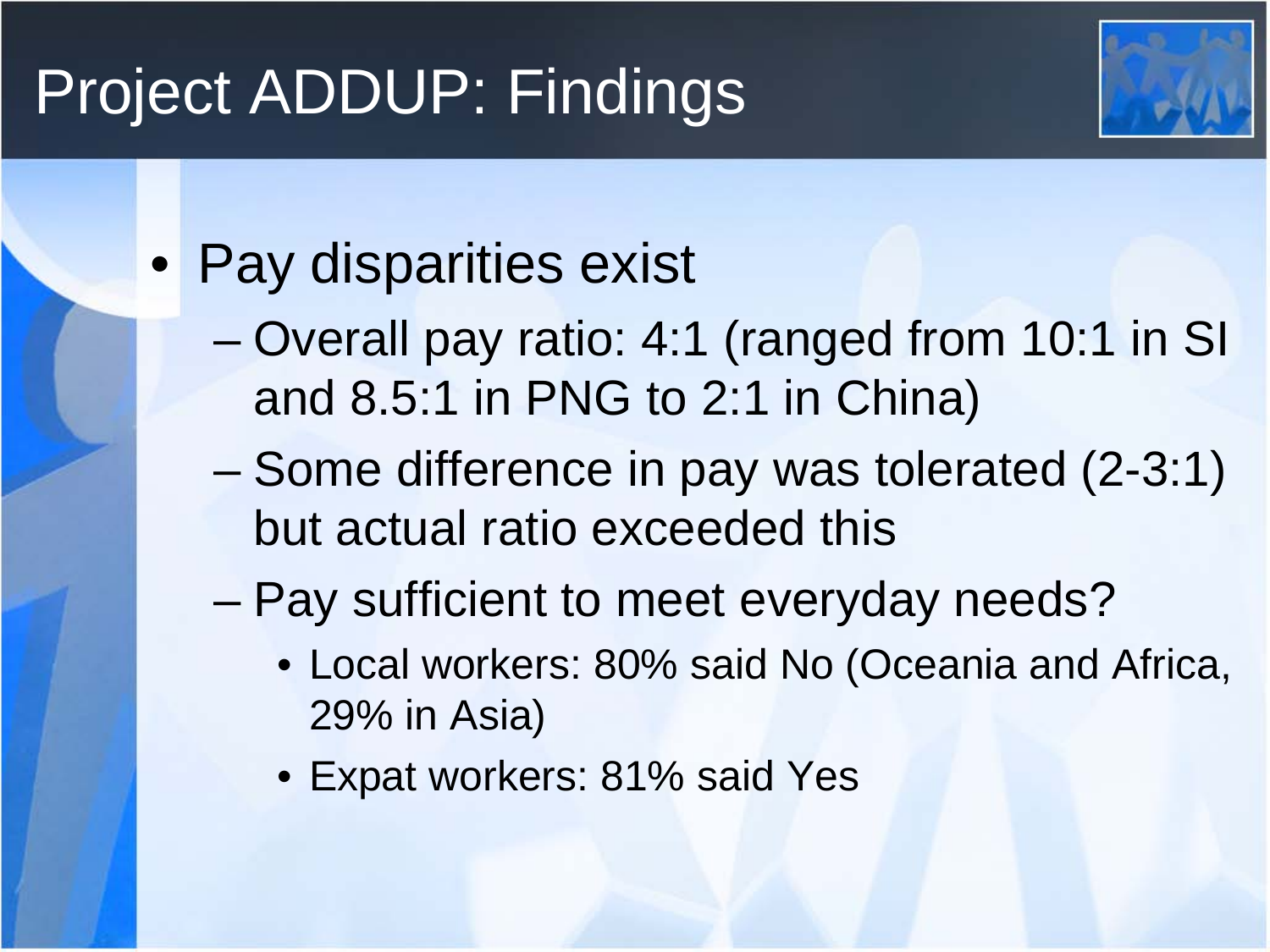## Impact on Variables?



- Local workers:
	- Undertook more pay comparison
	- Experienced feelings of injustice
	- Were de-motivated by pay differences
- International workers were largely unaware of the impact of their higher pay on their colleagues
- Neither were thinking about turnover or mobility, though international workers were more emphatically not thinking about it
- Organisation plays a moderating role (climate)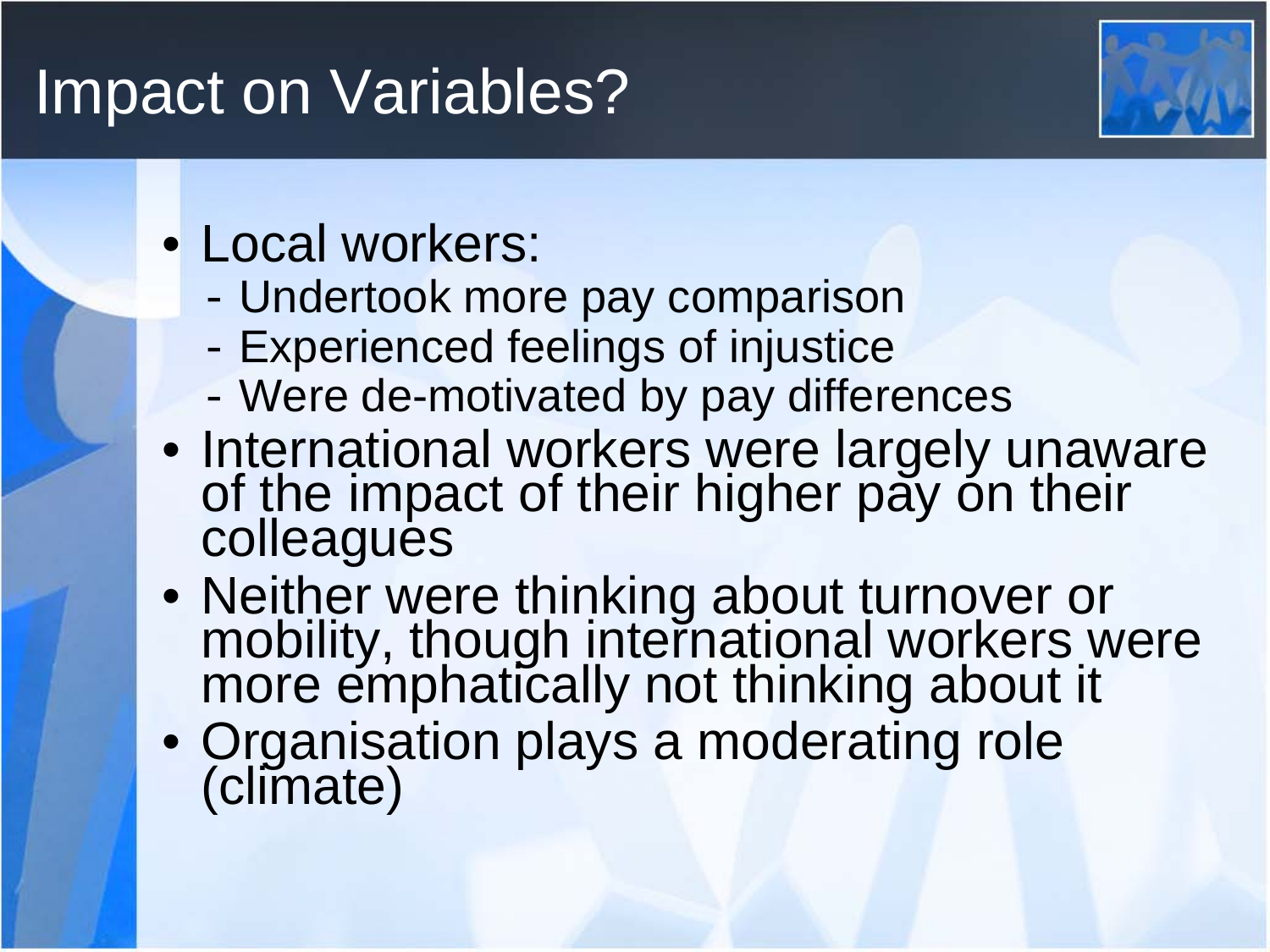## An extension: Relationships



# • My PhD:

- How do pay disparities impact on relationships between aid workers?

## • Brief findings:

- Good relationships essential for development
- Relationships correlated with job satisfaction, pay justice, motivation and learning
- Workers were positioned into categories, informed by pay and underpinned by power
- Categorisation (and thus pay) creates barriers between groups, impeding relationships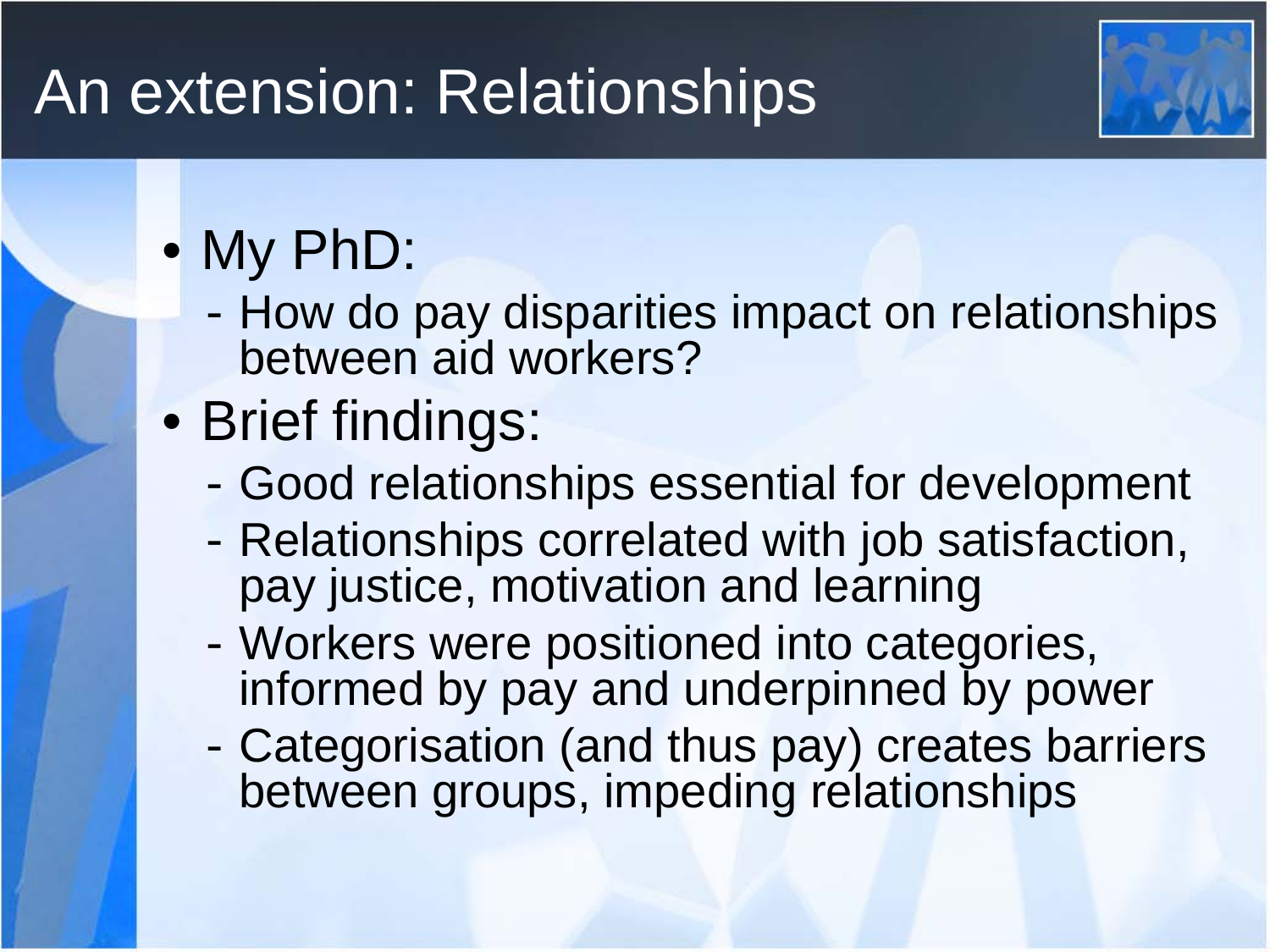# **Summary**



- Pay differences are prevalent
- Workers (especially locals) compare their pay and ability with colleagues
- Pay disparities lead to feelings of injustice and de-motivation amongst local workers
- Pay disparities may impede relationships
- In all, pay disparities have the potential to undermine poverty reduction initiatives within development organisations themselves, before they even reach the community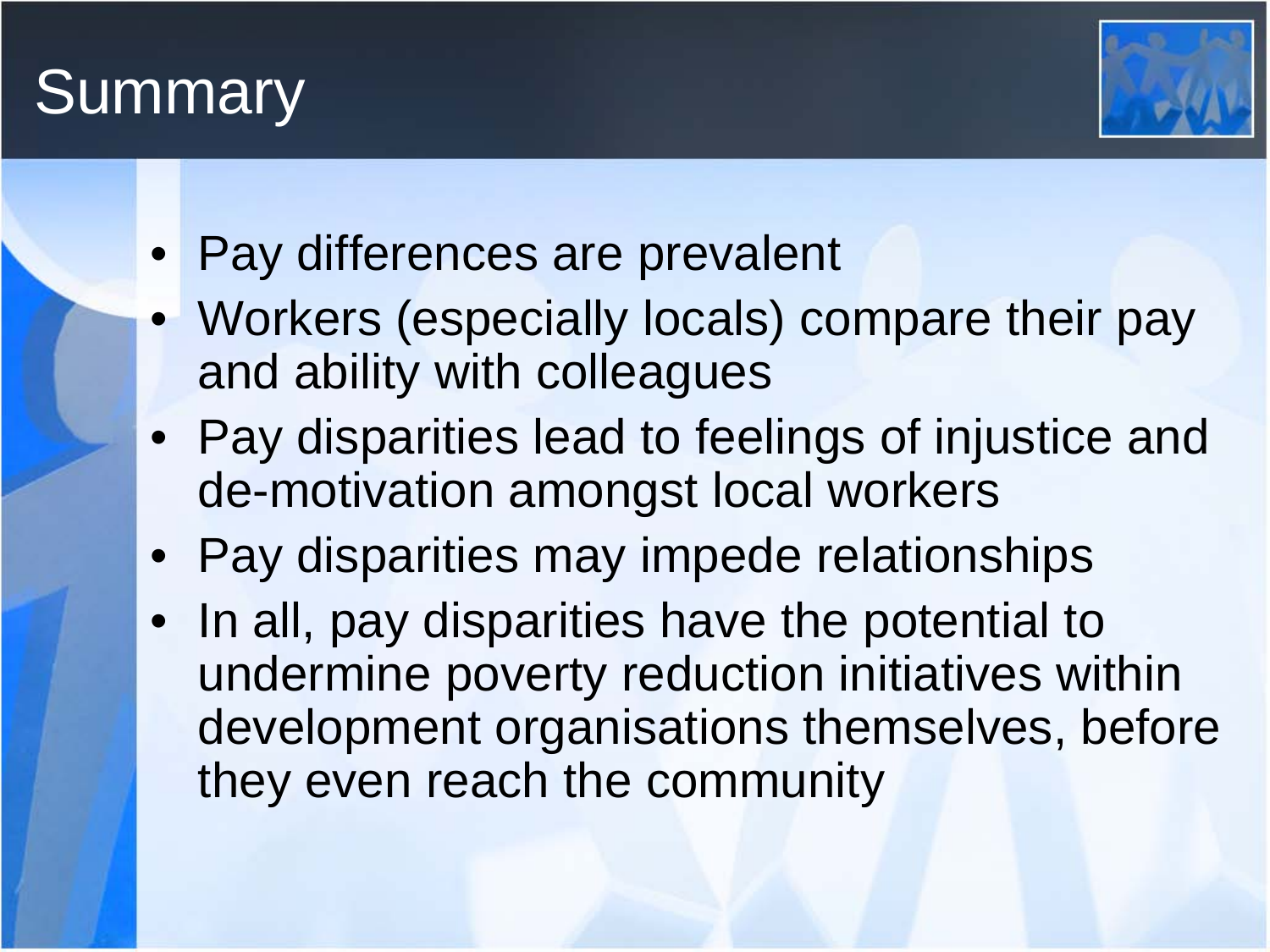

Research like this helps understand the dynamics within aid organisations, informs theory, and potentially improves the effectiveness of aid organisations…

## …using I/O psychology!